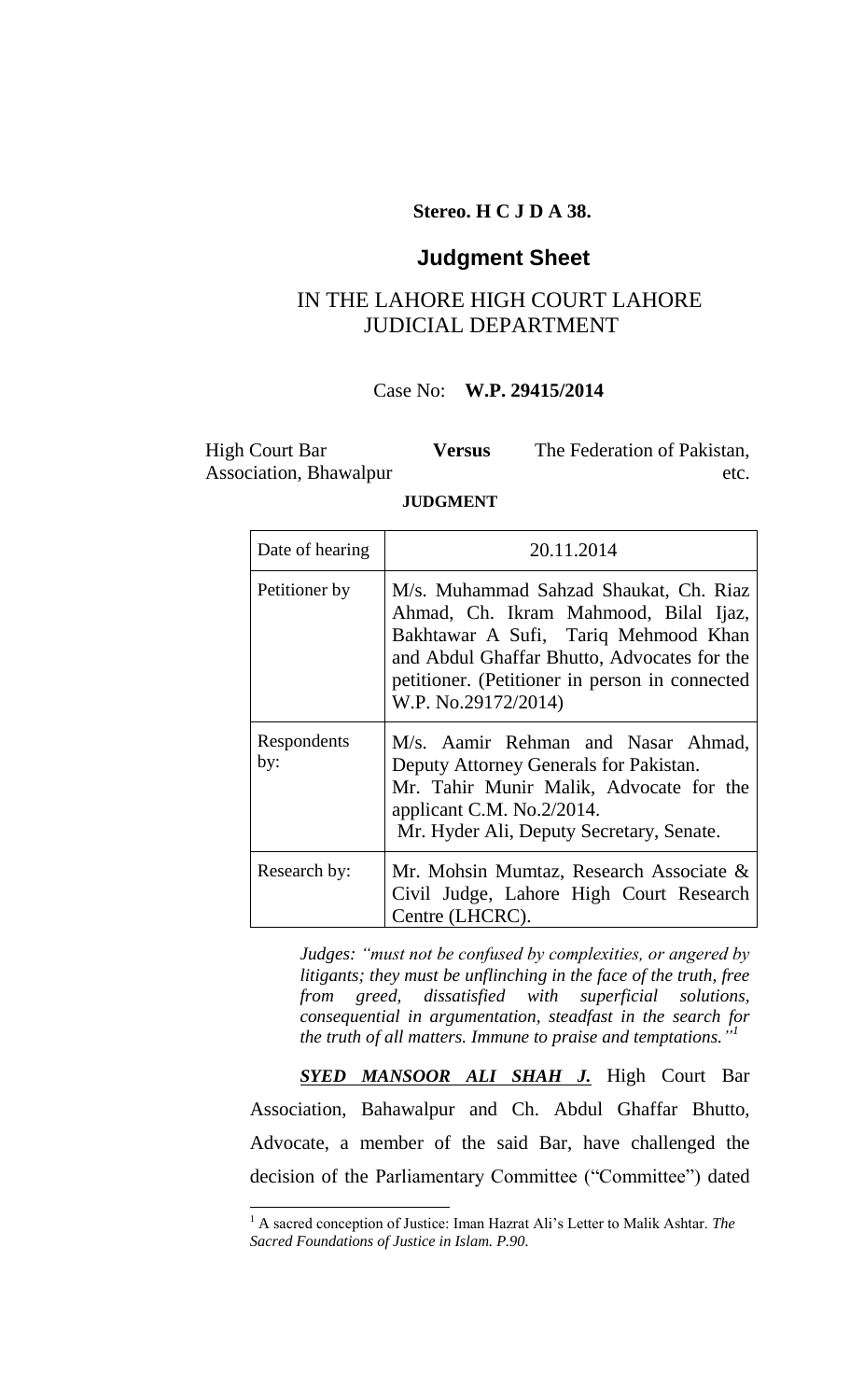25.10.2013 passed under proviso to Article 175A (12) of the Constitution, whereby nomination by the Judicial Commission ("Commission") of one Hafiz Shahid Nadeem Kahloon ("*nominated person*") as an additional Judge of the Lahore High Court was not confirmed.

2. Learned counsel for the petitioner submits that the name of the nominated person was duly recommended by the then Hon'ble Chief Justice of the Lahore High Court and thereafter unanimously approved by the Judicial Commission for appointment as an Additional Judge of this Court. It is submitted that Parliamentary Committee in its meeting held on 25.10.2013 has sat as an appellate forum over the decision of the Judicial Commission, which is not permissible under the Constitution. Even on merits, he submits, that there is no plausible justification for the Parliamentary Committee to dislodge the decision of the Judicial Commission. It is submitted that the Parliamentary Committee has transgressed its constitutional role, as settled in *Munir Hussain Bhatti, Advocate and others v. Federation of Pakistan ad another* **(PLD 2011 SC 407)** and reaffirmed in *Federation of Pakistan through Secretary Ministry of Law v. Munir Hussain Bhatti and others* **(PLD 2011 SC 752)** and *Federation of Pakistan through Secretary, Ministry of Law and Parliamentary Affairs and Justice, Islamabad v. Sindh High Court Bar Association through President and another* **(PLD 2012 SC 1067)**.

3. Learned Deputy Attorney General for Pakistan, on the other hand submits that *Munir Hussain Bhatti's case<sup>2</sup>* has been reviewed and the august Supreme Court of Pakistan in the second *Munir Hussain Bhatti's case<sup>3</sup>* has redefined the scope of

 $\overline{a}$ 

<sup>&</sup>lt;sup>2</sup> PLD 2011 SC 407

<sup>&</sup>lt;sup>3</sup> PLD 2011 SC 752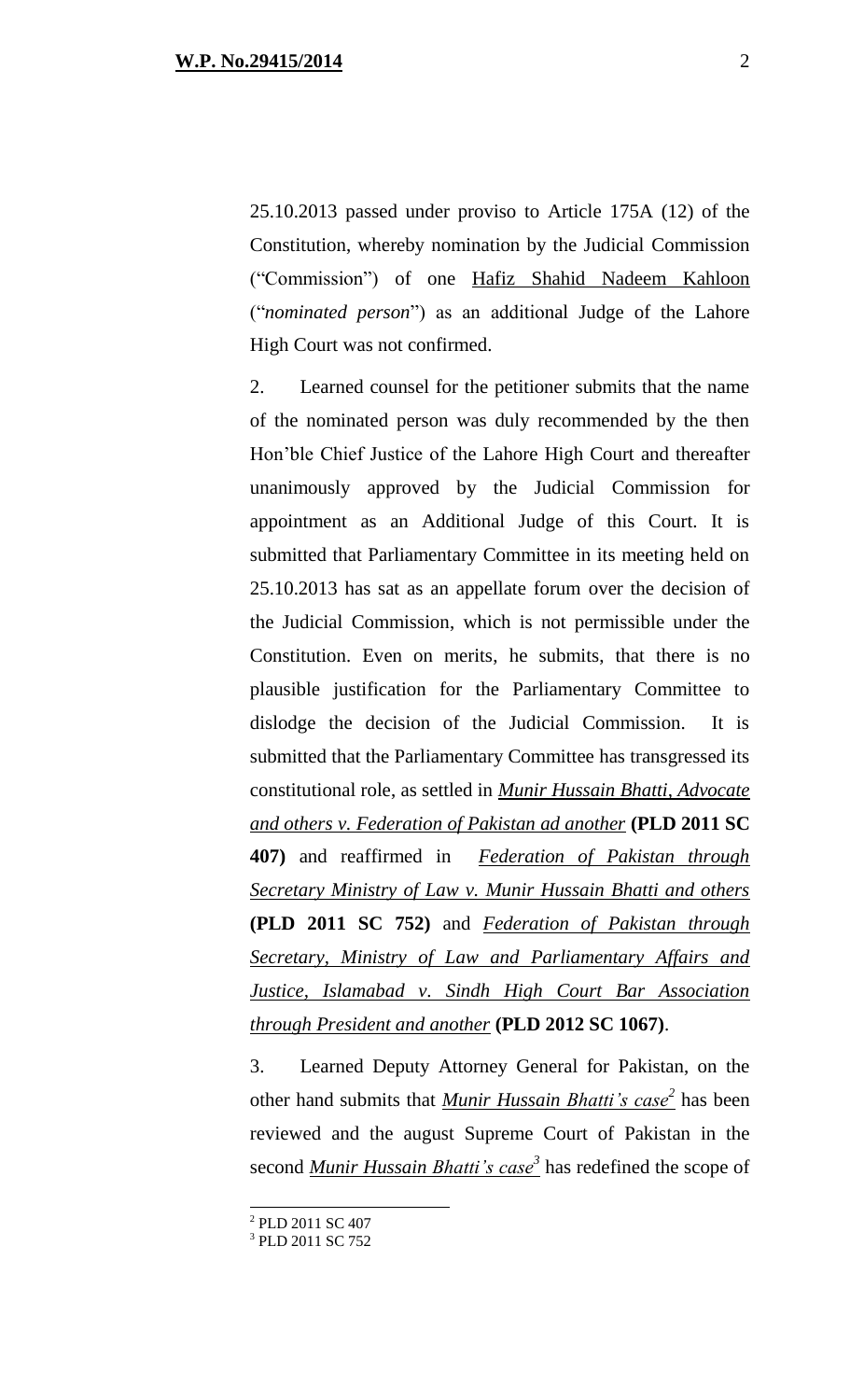Article 175A by empowering the Parliamentary Committee to independently review the evidence placed before it and give reasons for disagreeing with the decision of the Judicial Commission. It is submitted that in this case, elaborate reasons have been given by the Parliamentary Committee for not appointing the nominated person as an Additional Judge of this Court, which passes the test of judicial review.

4. I have heard the opposing contentions of the parties, have examined the constitutional provisions and the relevant case law on the issue. Vide order dated 06.11.2014, Deputy Secretary (Questions) Senate, was directed to appear in person before the Court alongwith Minutes of the Meeting of the Parliamentary Committee dated 25.10.2013. The Registrar of this Court was also directed to place the record of the nominated person and other candidates (now Hon'ble Judges of this Court) which was put up by the office of this Court before the Judicial Commission. The said documents have been examined.

5. Brief facts are that names of seven persons were proposed by the Hon'ble Chief Justice of the Lahore High Court for appointment as Additional Judges of this Court. The proforma placed before the Judicial Commission of Pakistan by the then Hon'ble Chief Justice of Lahore High Court for initiation of nomination for appointment as Additional Judges of the High Court carries the following antecedents regarding the professional career of the *nominated person*:-

| <b>Evaluation:</b> |                        |                 |  |  |
|--------------------|------------------------|-----------------|--|--|
|                    | Integrity:             | good            |  |  |
| (ii)               | General reputation     | Honest,         |  |  |
|                    | in public, bench & bar | professional,   |  |  |
|                    |                        | steady, polite. |  |  |
| iii)               | Intelligence           | Good            |  |  |
| iv)                | Knowledge of law:      | Good            |  |  |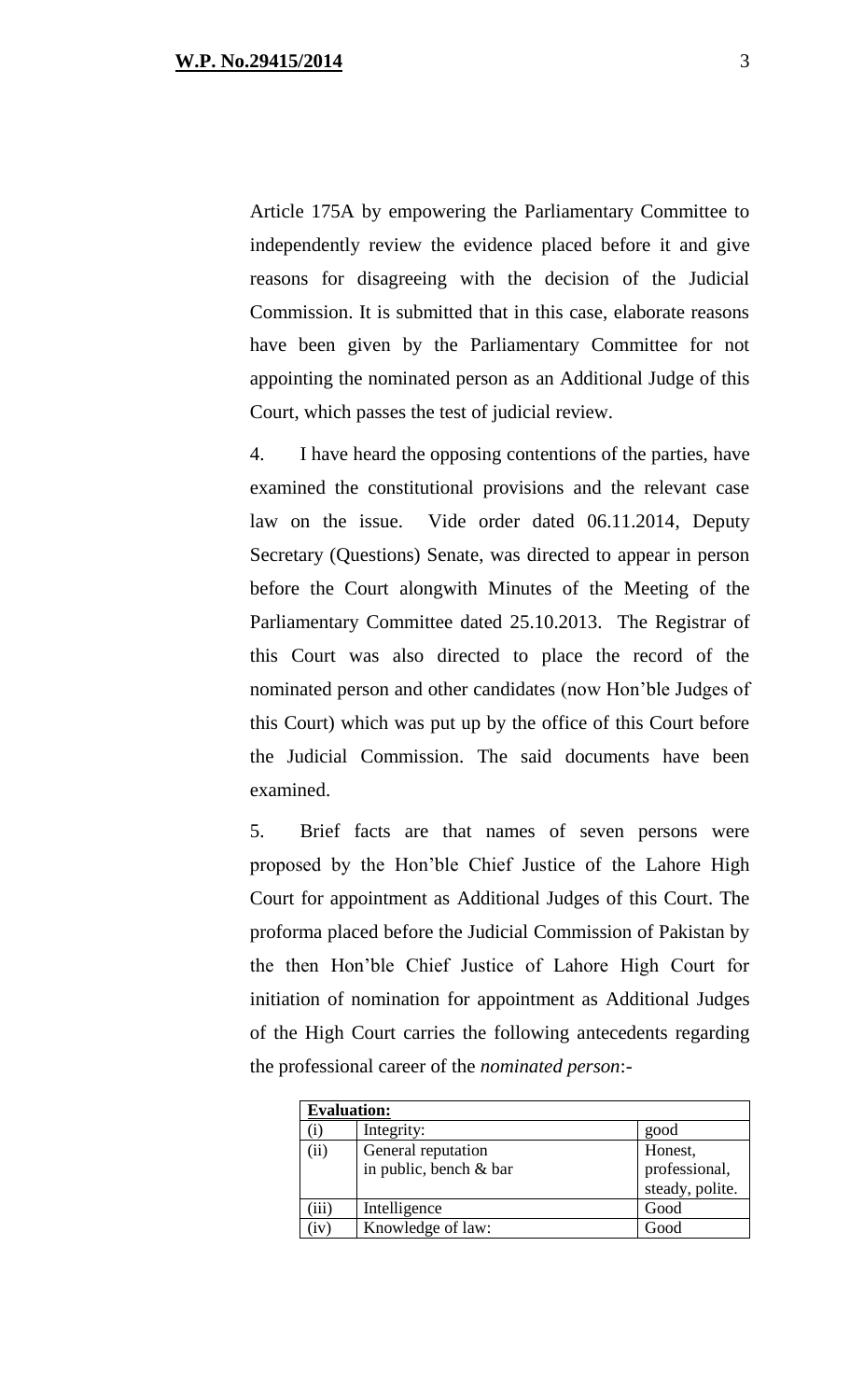| V                                                     | Special aptitude:                      | criminal law    |  |  |
|-------------------------------------------------------|----------------------------------------|-----------------|--|--|
| (vi)                                                  | Performance:                           |                 |  |  |
|                                                       | Punctuality:<br>a.                     | good            |  |  |
|                                                       | b. Disposition of quick disposal:      | good            |  |  |
|                                                       | c. Preparation of case:                | good            |  |  |
|                                                       | Standard of arguments:<br>d.           | good            |  |  |
| (vii)                                                 | Outlook                                | <b>Balanced</b> |  |  |
| (viii)                                                | Relations with colleagues on the bench | N.A.            |  |  |
| (ix)                                                  | Relations with the bar:                | Good            |  |  |
| $(\mathbf{x})$                                        | Behaviour with public:                 | Good            |  |  |
| Others:                                               |                                        |                 |  |  |
| (iv)                                                  | Any other special merit:               |                 |  |  |
|                                                       | General remarks                        |                 |  |  |
| Imbued with devotion to the law and a strong sense of |                                        |                 |  |  |
| <b>justice.</b> (emphasis supplied)                   |                                        |                 |  |  |

6. Under the constitutional appointive process, the matter came up for deliberation before the Judicial Commission in its meeting held on 11.10.2013. The Commission at the end of a deliberative process approved all the seven names and nominated them for appointment as Additional Judges of this Court, including that of the *nominated person* in the following manner:

#### **DECISION OF THE JUDICIAL COMMISSION:**

"The Commission having taken the views of the members of two Committees, and **after an in-depth discussion about the professional caliber, legal acumen, judicial skills, commitment/devotion to duty, and antecedents of the said person, unanimously recommended all the seven persons for appointment as Additional Judges of Lahore High Court for a period of one year.** *(emphasis supplied)*"

7. Nominations of the Judicial Commission were placed before the Parliamentary Committee. All the nominations were approved except that of the *nominated person*. The Committee recorded the following decision in its meeting held on 25.10.2013:-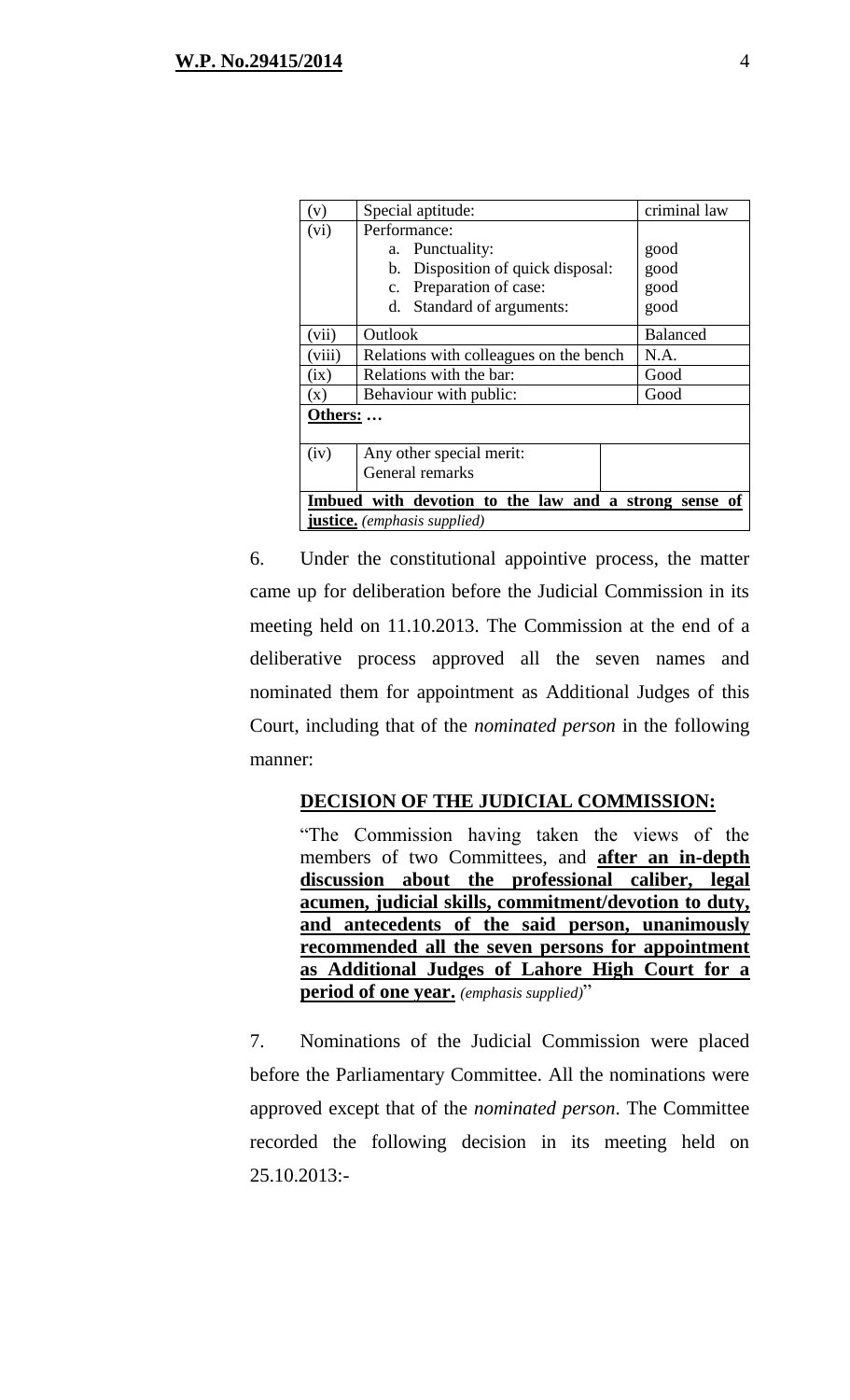"7. The Committee scrutinized the record / proforma of the person at Sr. No.6 (Mr. Hafiz Shahid Nadeem Kahloon) as well as the reports of the Intelligence Agencies in order to evaluate his competency, qualifications, standing and integrity. **The record and the reports reveals that the said person does not have significant reported cases in the law journal and the few reported cases does not include any important or known case involving question of law or constitution. In some of the judgments, cited to his credit, he has appeared as Associate Council while most others are not of significance. His appearance in Supreme Court is only symbolic as he got enrolled as an Advocate Supreme Court in 2013**. The observations of the Committee are supported by the IB Reports as well. In view of the above, all the Members of the Committee present (7 out of 8) were of the unanimous opinion that **Mr. Hafiz Shahid Nadeem Kahloon does not have the requisite qualifications / experience and professional competence to become a Judge of High Court**. *(emphasis supplied)"*

8. The scope of powers to be exercised by the Parliamentary Committee and the Judicial Commission came up for discussion before the august Supreme Court of Pakistan in *Munir Hussain Bhatti's case* (supra), wherein Mahmood Akhtar Shahid Siddiqui, J speaking for the Court held as follows:

> "21. It is clear from a preliminary reading of the minutes of the aforementioned meetings that the entire reasoning of the Committee is focused on no material other than that which had already been thrashed out and discussed in depth by the Judicial Commission. The Committee instead of giving its own reasons for not confirming the nominations, merely opted to usurp the territory reserved for the Commission by the Constitution; and in doing so they again passed judgment on the professional caliber, legal acumen, judicial skill and quality and the antecedents of the Judicial nominees. As noted above, this exercise had already been done by the Commission. The Parliamentary Committee neither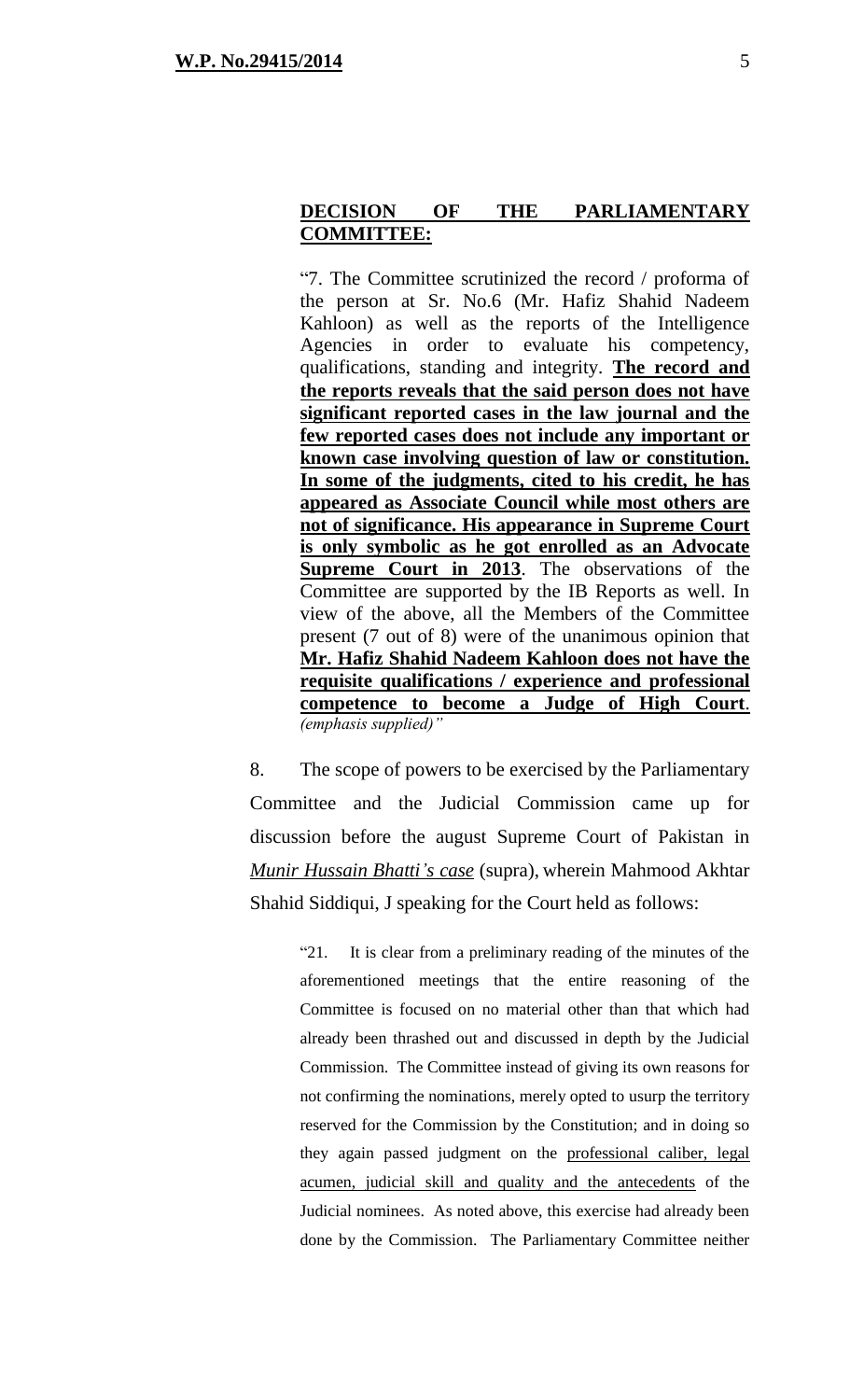had the expertise nor the Constitutional mandate to reverse the reasoning and findings of the Commission on these grounds; doing so would negate the purpose for creating a Commission as envisaged in Article 175A.

22. The constitution of the Judicial Commission itself and the members comprising five sitting judges of the Supreme Court, one former judge of Supreme Court, the Chief Justice and the most senior judge of the High Court, Federal Minister for law and Attorney General of Pakistan, Law Minister of the concerned province and two senior advocates/members of the Bar, gives us a clear insight into the reasons for the creation of the Commission. It comprises of people having an immense background and stature in the field of law and the judicial system. The purpose then was that the discretion in making judicial appointments should not be the forte of one man, as in the old system but should rather be devolved to a body comprised of people who could be trusted to make a just evaluation on the professional caliber, legal acumen, judicial skill and all other related criteria relevant for the appointment of a person as a judge of the High Court. We are thus unable to see how the technical expertise, judged by a Commission comprising of people having spent decades in the legal field, could be better judged, or worse, reversed by the Parliamentary Committee. If this was intended by the legislature then there was simply no need to even constitute a Judicial Commission.

#### 23………….

24. Given this discussion, we do not understand how the Committee could consider that its function was to redo the entire exercise conducted by the Commission while determining the professional caliber, judicial skill, legal acumen and personal conduct, required as a judge, of the nominees.

……

27. Since in the present case, as already discussed above, the Committee has tried to assume the jurisdiction of the Commission,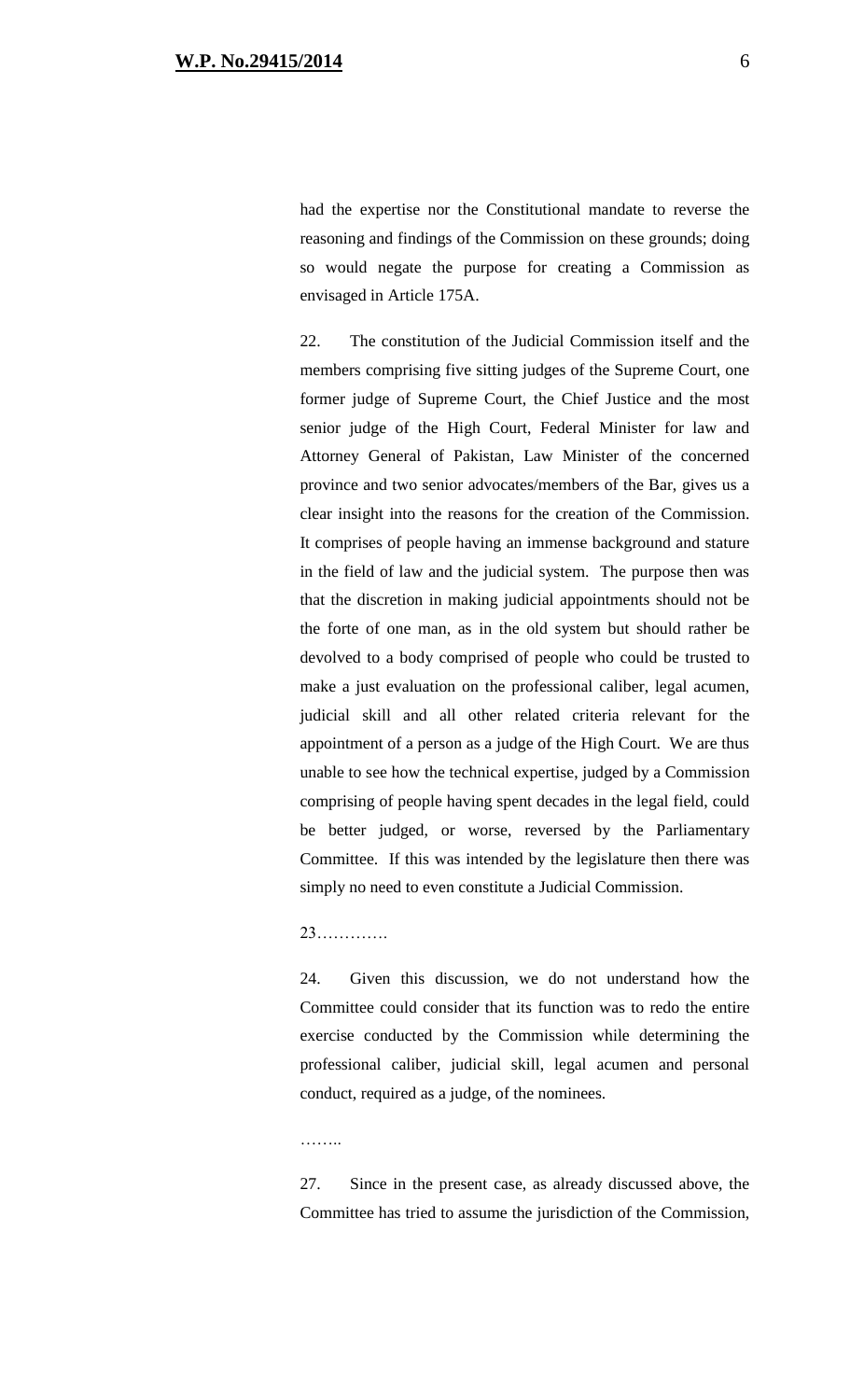there is no option but to come to the conclusion that the Committee failed to perform its functions in terms of clause (12) of Article 175A. The consequence of this failure has been prescribed by the Constitution itself. The Committee must act within a period of fourteen days of receiving the nominations, "failing which the nomination shall be deemed to have been confirmed". So, while in any other case of failure to exercise jurisdiction, we might have been required to send the issue back to the authority for consideration in accordance with law, here the Constitution leaves us with no such option because of a deeming provision.

……

32. The recommendations of the Judicial Commission are now on greater footing than the recommendations of the Chief Justice alone in the earlier system. These cannot be superseded for any extraneous considerations as already discussed above. Therefore, the Parliamentary Committee cannot simply brush aside the recommendations of the Commission without its own sound reasons. The Committee is to confine itself to the purpose for which it has been constituted, which is evidently the thrashing out of issues not related to the domain of the Commission. The Committee can, based on factual data and reasons, for instance, declare that a nominee is corrupt or is affiliated/partial making him a controversial choice, but judging the caliber of a nominee as a judge rests with the Commission."

Jawad S Khawaja J, while concurring with the majority view, added a separate note. Some of the relevant extracts are:

> "71. It also needs to be reiterated that the thirteen members of the Commission are law-knowing and law related persons who can make an objective evaluation of the suitability of a nominee for judicial office. From members of the Committee, it is not expected that they will have first hand information about a nominee or that they will have the same level of expertise as the Commission, to evaluate the suitability of a nominee for appointment to high judicial office. The Committee, however, is not a meaningless or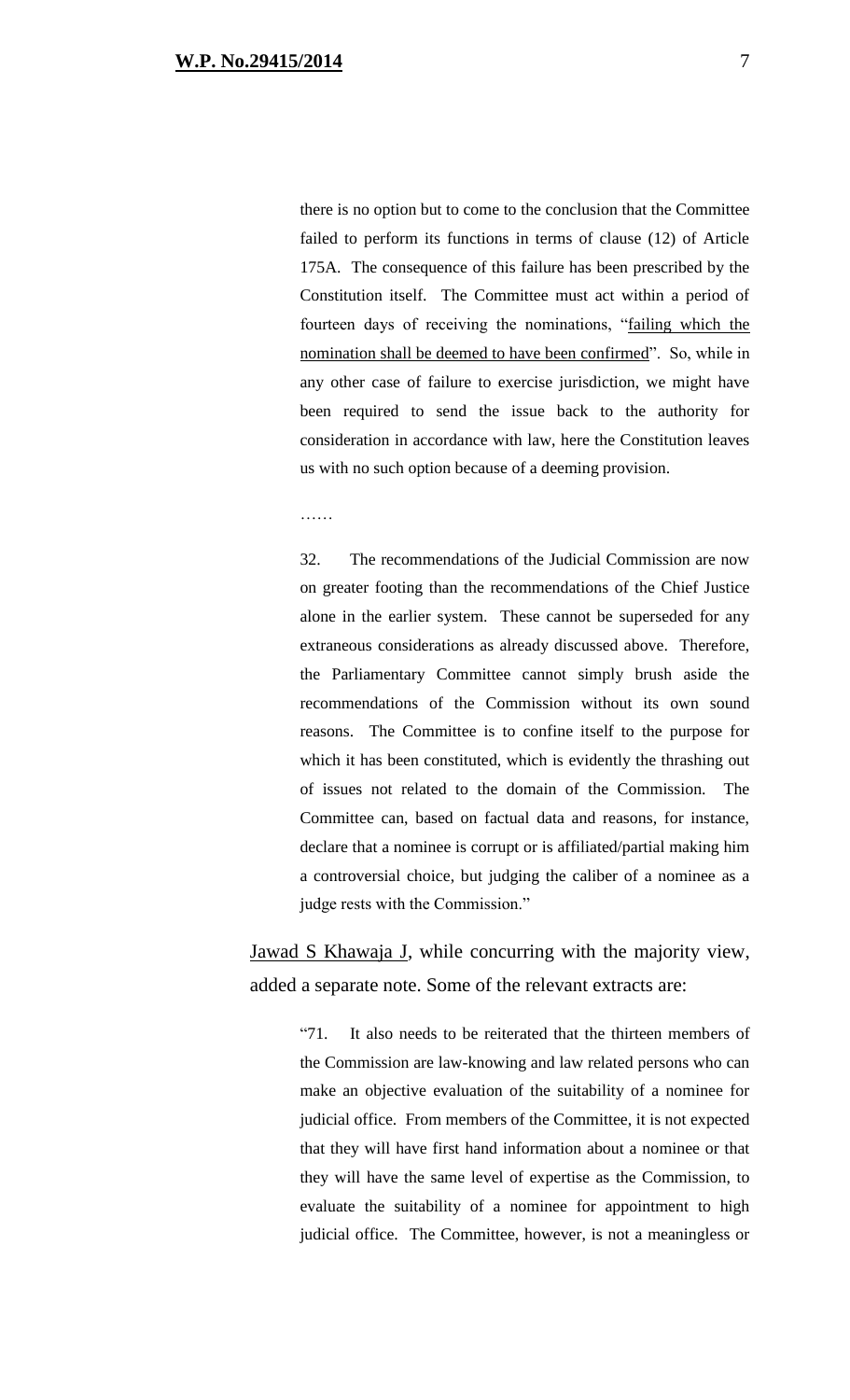redundant body. It has the ability to add value to the process of making judicial appointments by taking into account information which is different from and may not have been available with the Commission.

72. Even the learned Additional Attorney General contended that the two bodies namely, the Commission and the Committee were coordinate bodies, neither of which was subordinate to the other. If, however, it is conceded either that the decisions of the Committee are not justiciable or that it has the power to review and reverse the findings of the Commission, an anomalous and even absurd situation can result. It would not be possible or justifiable (without adversely effecting the independence of the judiciary) to interpret Article 175A in a manner which grants a virtual veto to the Committee enabling it to reverse the recommendations of the Commission, for considerations which have already received the attention of the Commission in its deliberations. This is so because of the composition earlier discussed, of the two bodies. It cannot be seen as the intention of the Constitution as amended, that the thirteen members of the Commission who amongst them include the five senior-most members of the Judiciary in the country together with a former Judge of this Court and the Chief Justice of the High Court concerned, should be trumped in their views about the competence and suitability of a nominee, by six members of Parliament who, it may be stated with great respect, are not supposed to be equipped with the core ability for evaluating, inter alia, legal acumen and competence."

9. Review against the aforesaid judgment was dismissed by the august Supreme Court of Pakistan in the *second Munir Hussain Bhatti's case* (supra). Relevant observations made in the said case are as under:

> "18. Regardless of the above discussion, it must be stressed here that though the Commission and the Committee perform essentially the same functions as the Chief Justice and the Prime Minister in the previous dispensation, it would be a mistake to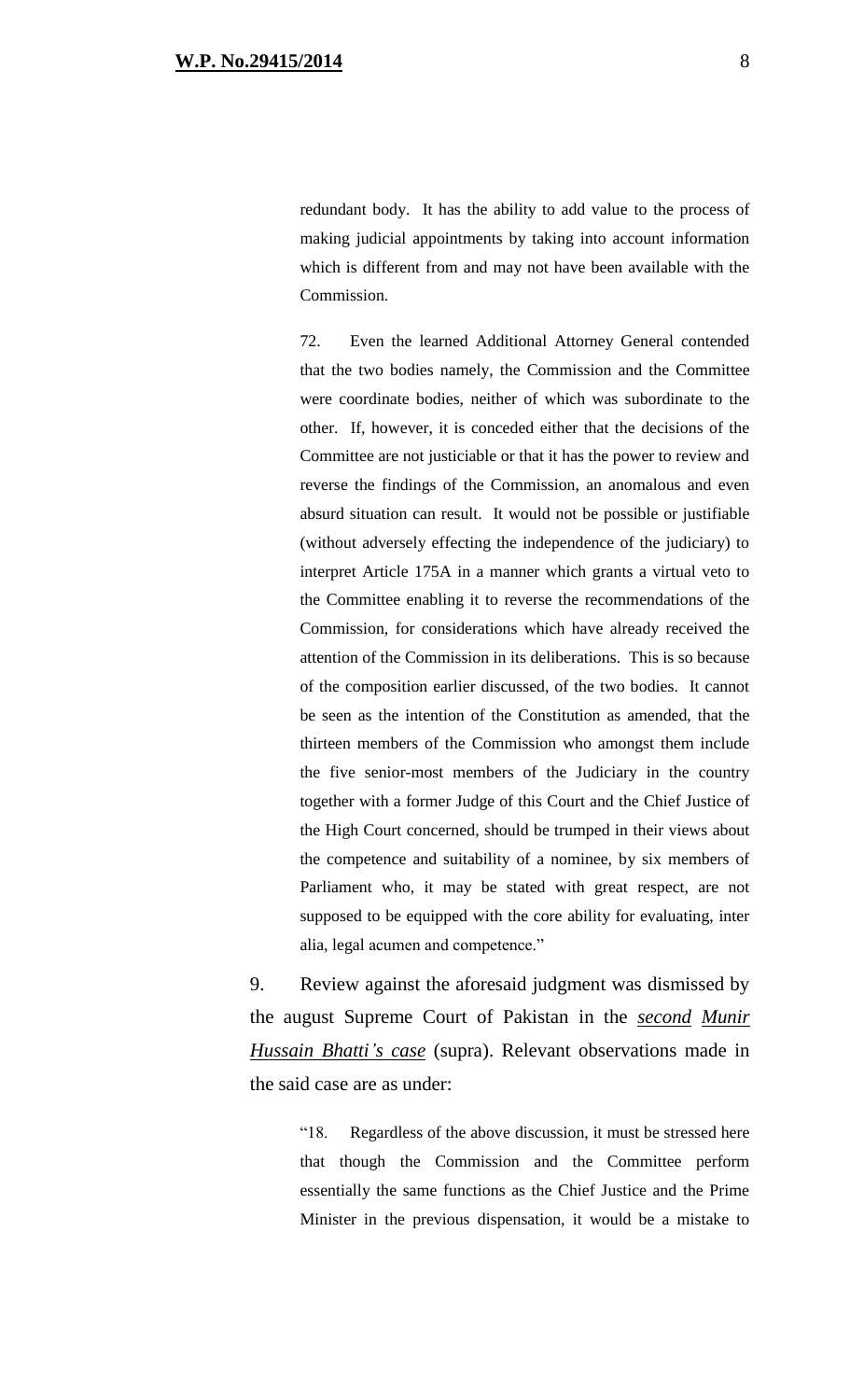imagine these constitutional bodies as simply substitutes for the Chief Justice of Pakistan and the Prime Minister respectively. The base of decision-making has been substantially broadened. Thus we now we now have in the Commission, members of the Bar and the governing Executive involved in the decision-making process along with seven members of the Judiciary who did not have a Constitutional role in the previous dispensation. This provides capacity to the Commission which enables it to have information about, and consider what in our jurisprudence are referred to as 'antecedents', of a potential nominee for judicial office. This should not be taken to mean that the Committee's role in considering the antecedents of such nominee stands eliminated. The Committee may also examine the antecedents of a nominee and form an opinion as to his suitability for judicial office. Such opinion, however, must conform to standards which pass judicial scrutiny because the decisions of the Committee are subject to judicial review.

19. There may, therefore, be an overlap of functions of the Commission and the Committee in, for instance, assessing and evaluating the antecedents of a nominee for judicial office. But this overlap does not eliminate the role of the Committee or making it redundant. It simply requires the Committee to engage in a conscious and rigorous exercise of its own which will ensure that a person who has dubious antecedents is filtered out in the selection and appointment process. It is precisely this function which has been emphasized on behalf of the Federation in the synopsis of arguments referred to above, wherein it has been said, *inter alia*, that the Committee may "*be concerned in calling for intelligence reports which was the function of the Governor under the old system*…".

20. However, if the Committee, as in the present cases, does not engage in any exercise at all other than picking up an observation of one member of the Commission and chooses to base its decision on it without more, it will have fallen in error."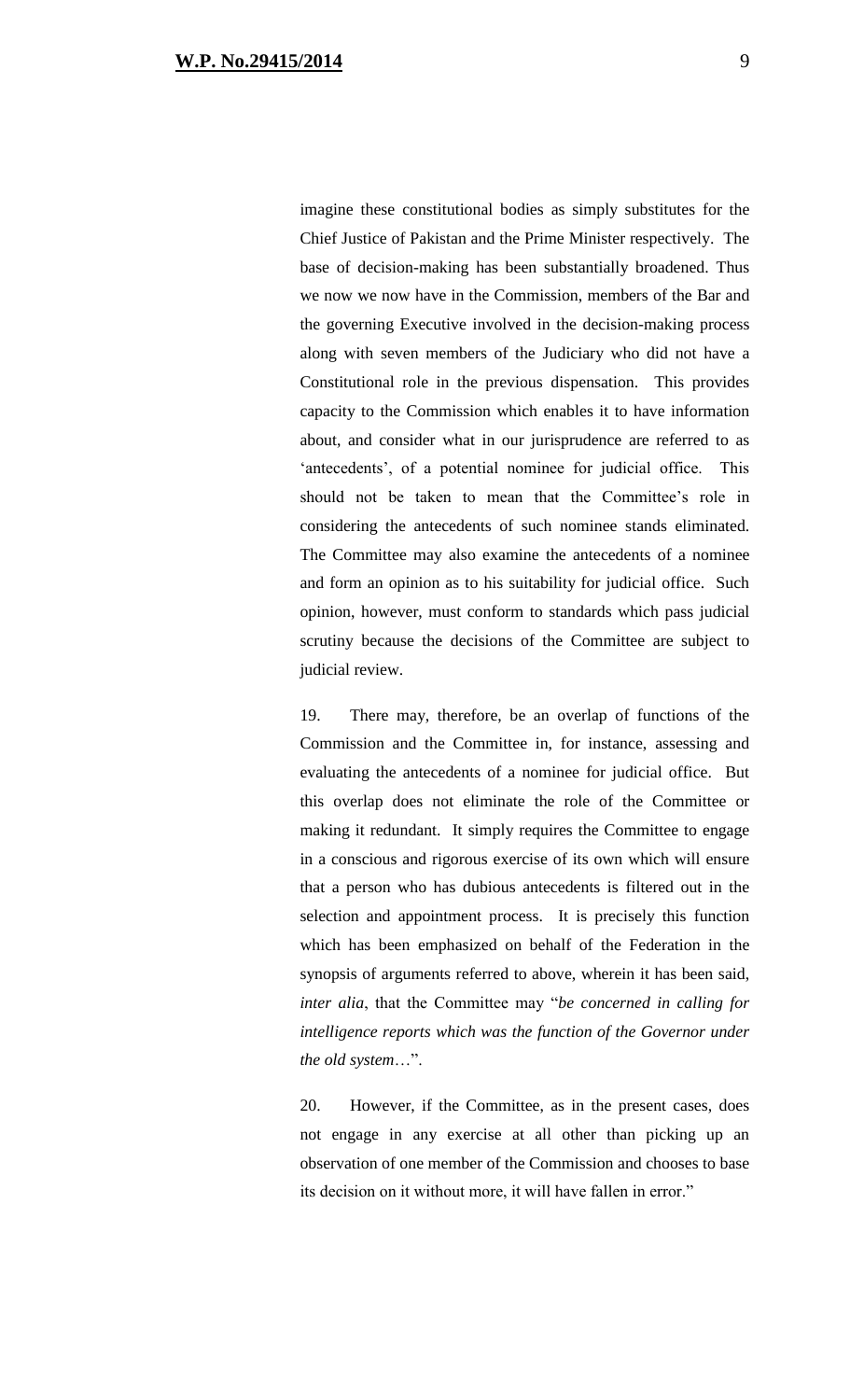Constitutional interpretation settled in *Munir Hussain Bhatti's case* was followed in *"Singh High Court Bar Association, Sukkur through President v. Pakistan through Secretary Ministry of Law Parliamentary Affairs and Justice, Islamabad*  **(PLD 2012 Sindh 531)** and reaffirmed by the august Supreme Court of Pakistan in *Federation of Pakistan through Secretary, Ministry of Law and Parliamentary Affairs and Justice, Islamabad v. Sindh High Court Bar Association through President and another* **(PLD 2012 SC 1067)**.

10. Constitution of the Judicial Commission and Parliamentary Committee under Article 175A for the purposes of appointment of judges of a High Court is as follows:

| Sr.<br># | Constitution of Judicial<br><b>Commission for appointment of</b><br>a judge of a High Court                                                                                                                                 | Designatio<br>$\boldsymbol{n}$ | $\bm{N}\bm{o}$<br>оf<br>members |
|----------|-----------------------------------------------------------------------------------------------------------------------------------------------------------------------------------------------------------------------------|--------------------------------|---------------------------------|
| (i)      | Chief Justice of Pakistan;                                                                                                                                                                                                  | Chairman                       |                                 |
| (ii)     | four most senior Judges of the<br>Supreme Court;                                                                                                                                                                            | Members.                       | 4                               |
| (iii)    | A former Chief Justice or a<br>former Judge of the Supreme<br>Court of Pakistan to be<br>nominated by the Chief<br>Justice of Pakistan,<br>in<br>consultation with the four<br>member Judges, for a period<br>of two years: | Member.                        | 1                               |
| (iv)     | Federal Minister for Law and   Member<br>Justice;                                                                                                                                                                           |                                | 1                               |
| (v)      | Attorney-General<br>for  <br>Pakistan; and                                                                                                                                                                                  | Member                         | 1                               |
| (vi)     | A Senior Advocate of the<br>Supreme Court of Pakistan<br>nominated by the Pakistan Bar<br>Council for a term of two<br>years.                                                                                               | Member                         | 1                               |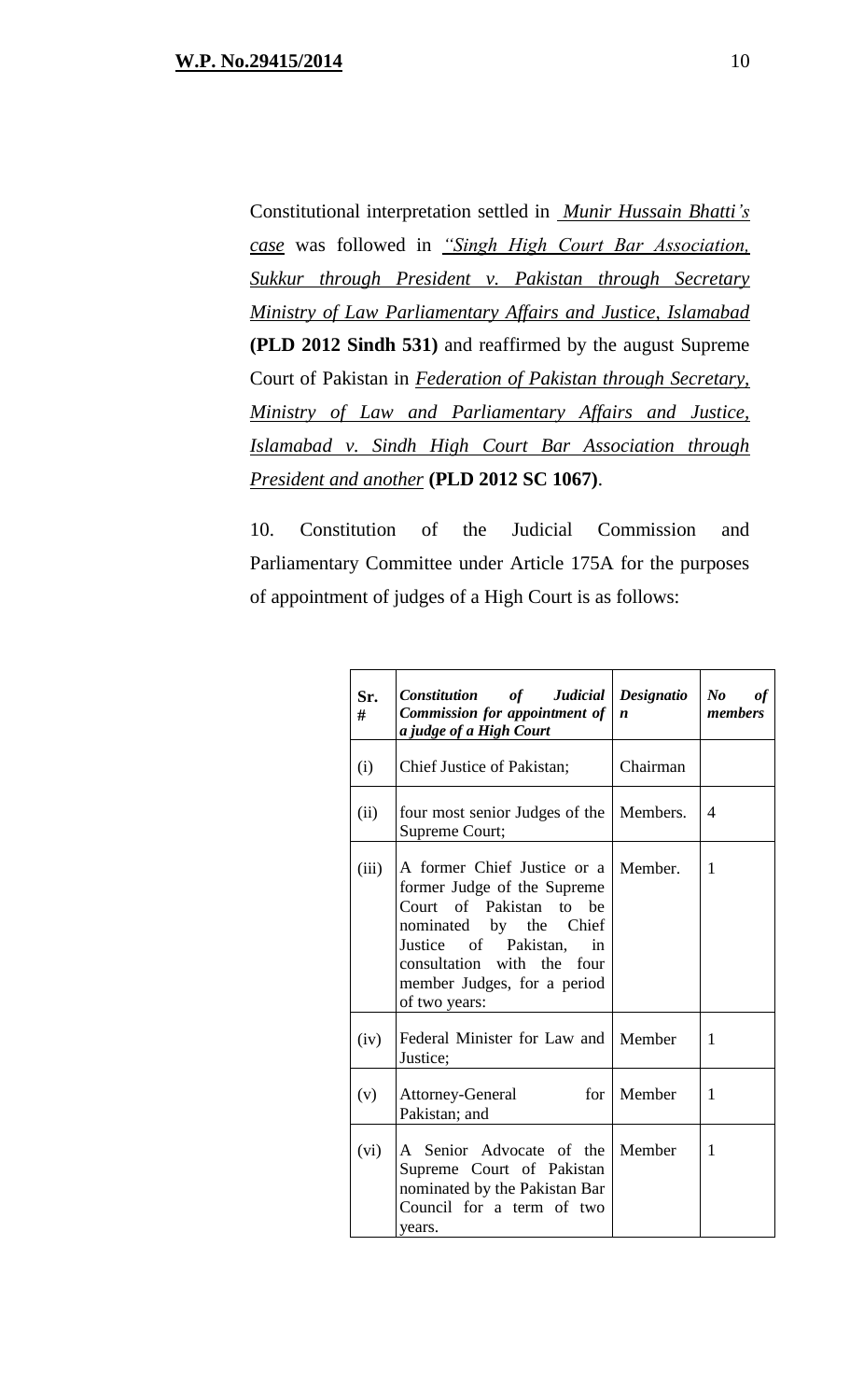| Sr.<br># | Constitution of Judicial Designatio<br><b>Commission for appointment of</b><br>a judge of a High Court                                                         | $\boldsymbol{n}$               | $\bm{N}\bm{o}$<br>of<br>members |
|----------|----------------------------------------------------------------------------------------------------------------------------------------------------------------|--------------------------------|---------------------------------|
| (vii)    | Chief Justice of the High<br>the<br>to which<br>Court<br>appointment is being made;                                                                            | Member                         | 1                               |
| (viii)   | the most senior Judge of that<br>High Court;                                                                                                                   | Member                         | 1                               |
| (ix)     | Provincial Minister for Law;   Member<br>and                                                                                                                   |                                | 1                               |
| (x)      | an advocate having not less<br>than fifteen years practice in<br>the High Court to be<br>nominated by the concerned<br>Bar Council for a term of two<br>years: | Member.                        | 1                               |
|          |                                                                                                                                                                | <b>TOTAL</b><br><b>Members</b> | 13                              |

## Constitution of the Parliamentary Committee

| Sr. No. | Constitution of the Parliamentary<br><b>Committee</b>                                                 | <b>Number</b><br>оf<br>Members |
|---------|-------------------------------------------------------------------------------------------------------|--------------------------------|
|         | Four members of the Senate<br>(two from the treasury benches and<br>two from the opposition benches). | 4                              |
|         | Four members of the National<br>Assembly<br>(two from the treasury benches and                        | $\overline{4}$                 |
|         | two from the opposition benches).<br><b>Total members</b>                                             | 8                              |

The Commission by majority of its total membership *nominates* to the Parliamentary Committee one person for each vacancy of a judge [Article 175A(8)]. The Committee on receipt of the nomination from the Commission may confirm the nominee by majority of its total membership within fourteen days, failing which the nomination is deemed to have been confirmed. Provided that the Committee for reasons to be recorded may not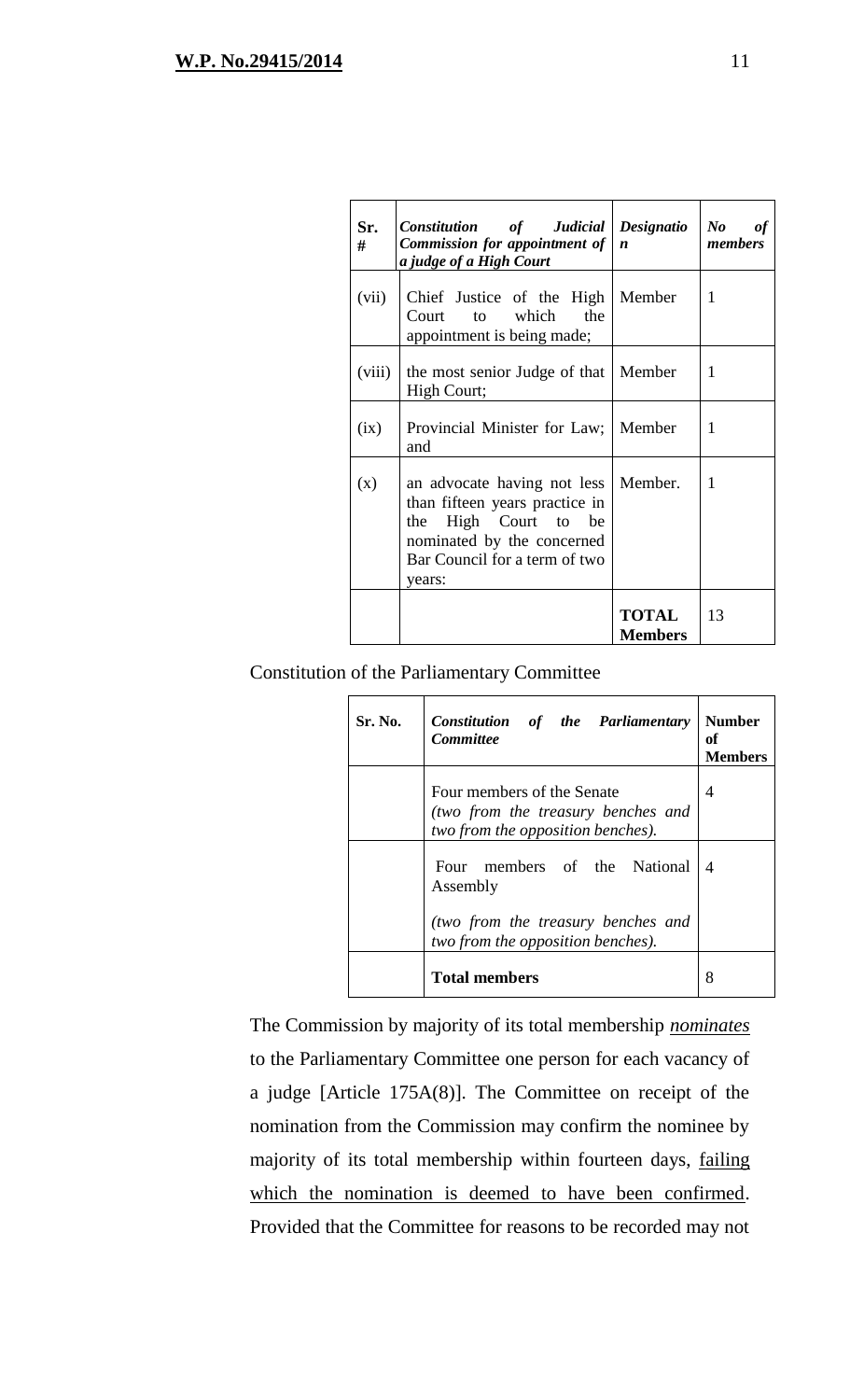confirm the nomination by three-fourth majority of its total membership within the said period [Article 175A (12)].

11. Under Rule 5(2) of the Judicial Commission of Pakistan Rules, 2010 ("Rules") framed under article 175A (4) of the Constitution, the Commission may call for any information or record required by it from any person or authority for the purposes of carrying out its functions. Similarly, Parliamentary Committee is also empowered to make rules for regulating its procedure under Article 175A(17). No such rules, according to the learned DAG, have so far been framed.

12. The architecture of judicial appointment under Article 175A provides for a two-step appointive process for the judges of the superior judiciary. The name of the candidate requires approval by both the constitutional bodies i.e., the Commission and the Committee. In case the name is approved by the Commission but not approved by the Committee, the appointive process comes to an end and candidate is not selected. The only exception in the two-step selection process is when the Committee fails to come up with an opinion within fourteen days from the receipt of the nomination from the Commission. The two-step process requires independent assessment and evaluation of the candidate at two stages. The role of these constitutional bodies is not to judge each other's assessment but is to carry out an independent scrutiny and analysis of the candidate followed by their opinion supported with reasons. It is important to underline that the Parliamentary Committee does not veto the decision of the Judicial Commission. This is not the constitutional character of the two bodies. The Committee simply rejects the candidate on the basis of its own independent assessment.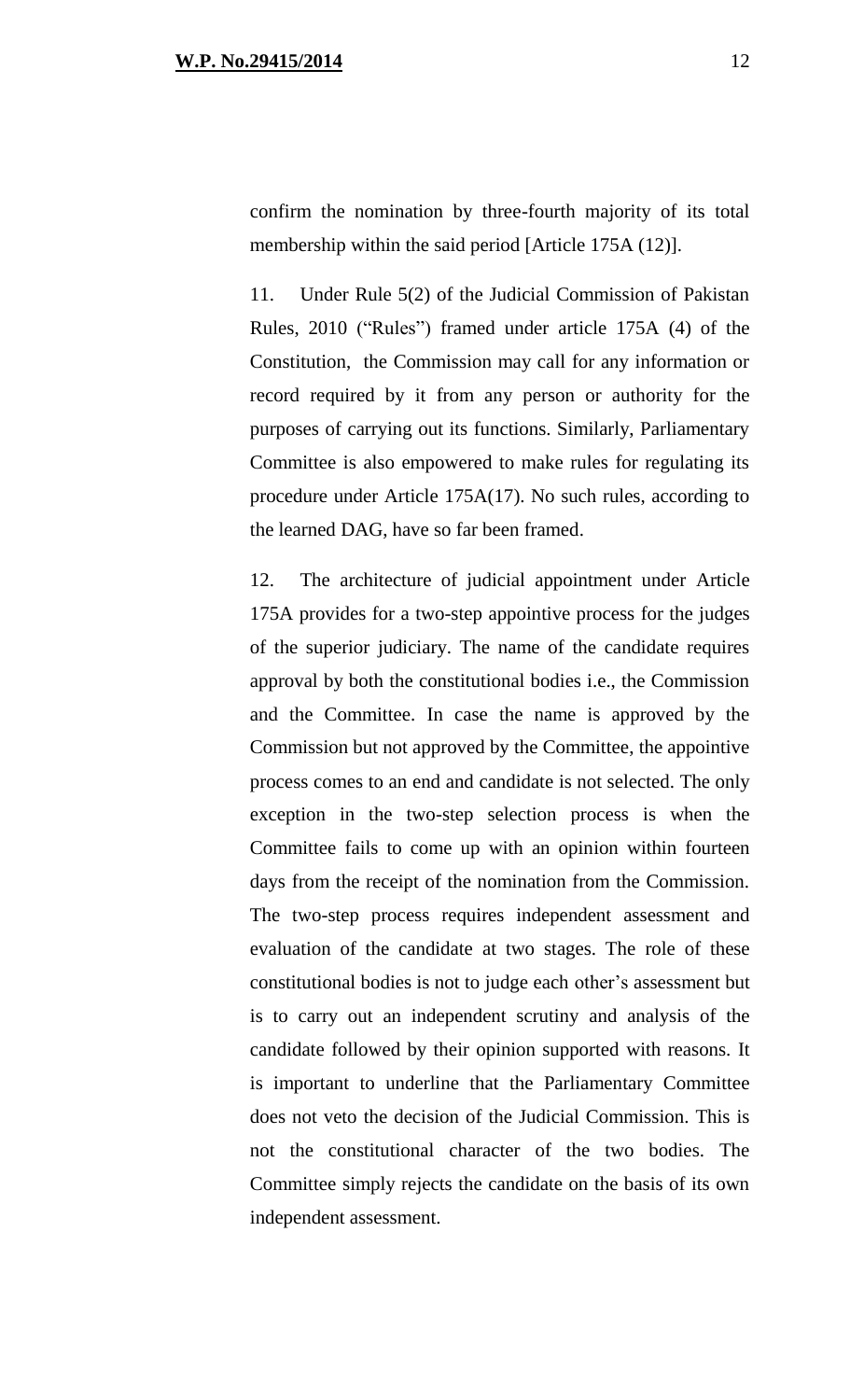13. The two constitutional bodies are not designed or structured to pry into each others affairs, decisions or to reexamine the findings of the other. They are insulated coaxial autonomous bodies with their own constitutional obligations to perform i.e., to give an independent opinion about the candidate on the basis of the evidence collected by them. It must be underlined that failure of the Parliamentary Committee to come up with an opinion on the candidate within fourteen days, results in the acceptance of the nomination of the Judicial Commission, showing that opinions of both the constitutional bodies have equal constitutional significance but unless both the opinions are in favour of the candidate, the judicial appointment cannot be confirmed, unless of course the Parliamentary Committee fails to give an opinion within the time prescribed.

14. Integral to the constitutional two-step appointment design is the distinct functional domain of the Commission and the Committee. Unless the two bodies operate in their own spheres, covering their own respective fields, the two-step process loses its constitutional importance. Judicial Commission is a high powered collegium comprising 13 members, including eight Hon'ble Judges and five other members connected with the *judicial branch* of the State. By its very constitution, the Commission indubitably is the most qualified group to assess and evaluate the legal acumen, caliber, legal skills, professional commitment, devotion and professional integrity of the candidate. Parliamentary Committee, on the other hand, with members from the *legislative and the executive branches* of the State, are there to examine all the other personal antecedents of the candidate. The two constitutional bodies function in tandem with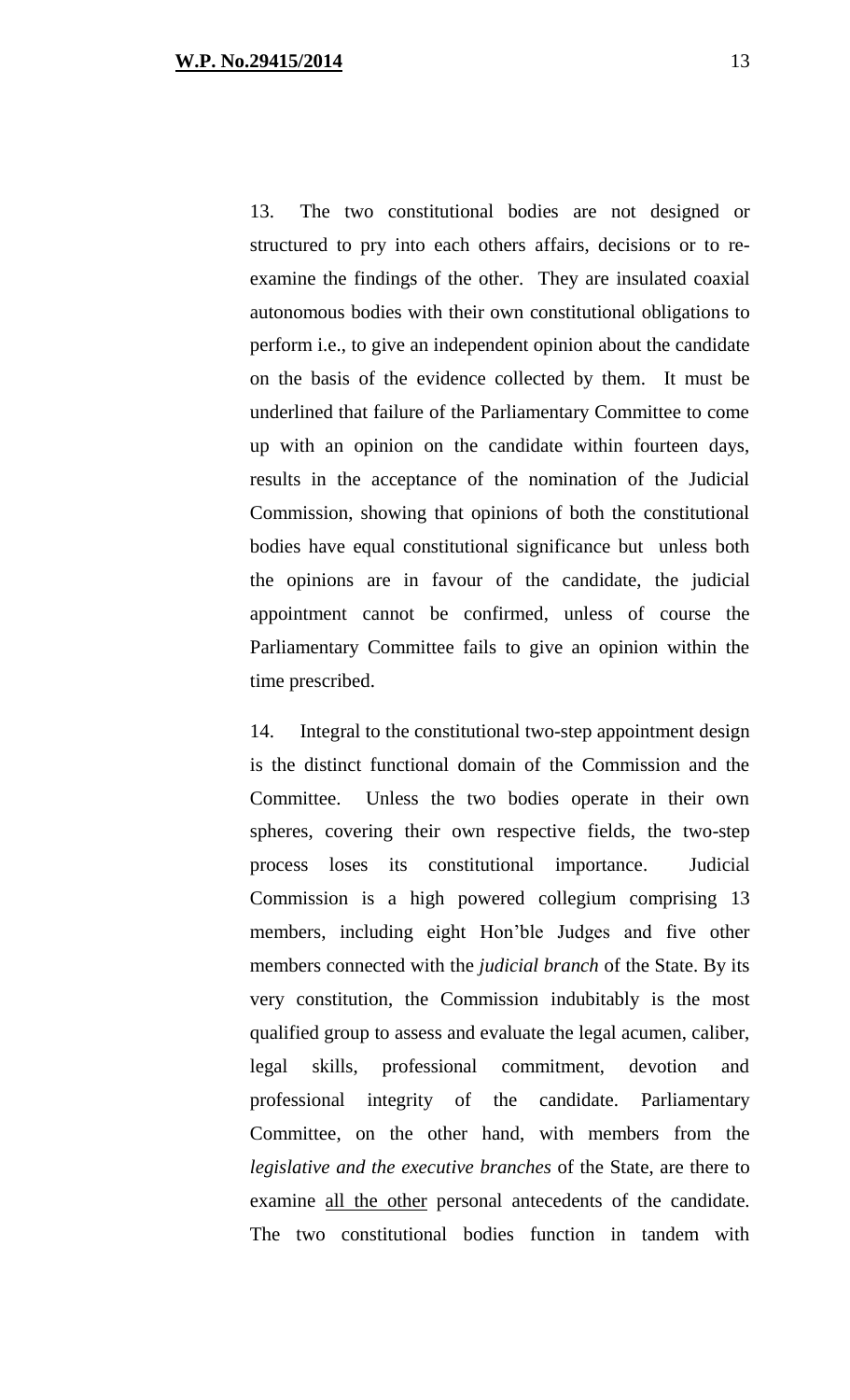collaborative congruity, while maintaining their autonomy. The two constitutional bodies work towards only one objective i.e., to select the best person for the job.

15. Autonomous exercise of power by the two constitutional bodies, which represent the *judicial and legislative/executive branches of the State*, is a prominent feature of the new constitutional construct and is pillared on deeply revered constitutional values of separation of powers and independence of judiciary. "The accepted view is that judicial independence is composed of two foundations. Only together do the two guarantee the independence of the judiciary. These two foundations are the independence of the individual judge and the independence of the judicial branch. Siracuse's Draft Principles on the independence of the judiciary addressed these two foundations of judicial independence in the following manner:

- (1) That every judge is free to decide matters before him in accordance with his assessment of the facts and his understanding of the law, without any improper influences, inducements, or pressures, direct or indirect, from any quarter or for any reason, and
- **(2) That the judiciary is independent of the executive and legislature, and has jurisdiction, directly, or by way of review, over all issues of a judicial nature."<sup>4</sup>**

Under the Mt. Scopus International Standards of Judicial Independence<sup>5</sup>, the standard of judicial appointments has been described as follows:

 $\overline{a}$ 

<sup>4</sup> *Aharon Barak -* The Judge in a Democracy by (Page 77-78), Princeton University Press, 2006

<sup>5</sup> *The Culture of Judicial Independence*. Conceptual Foundations and Practical Challenges. Edited by Shimon Shetreet and Christopher Forsyth. Pp.482-483.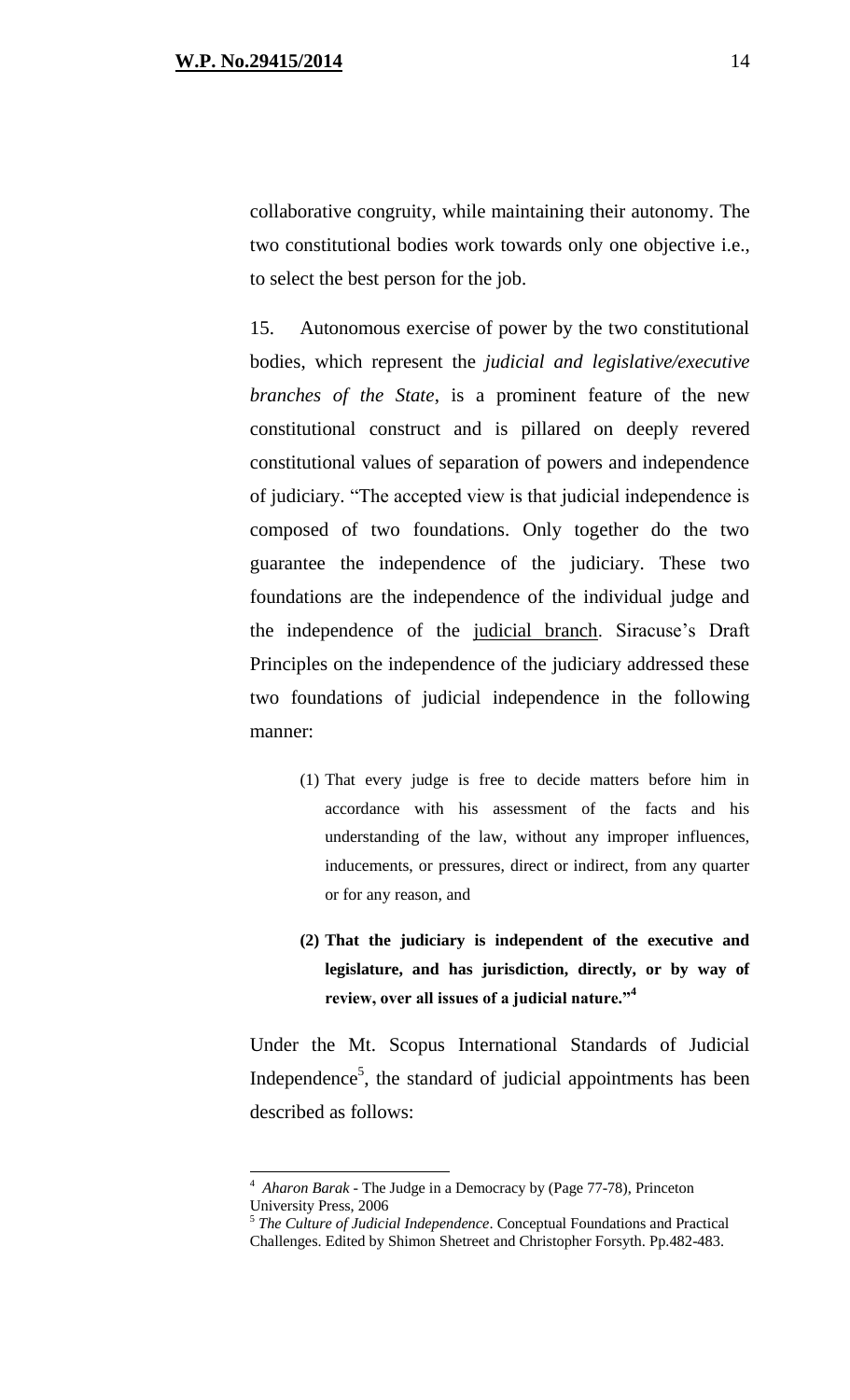**4.1. The method of judicial selection shall safeguard against judicial appointments for improper motives and shall not threaten Judicial Independence.**

**4.2 (a) The principle of democratic accountability should be respected and therefore it is legitimate for the Executive and the Legislature to play a role in judicial appointments provided that due consideration is given to the principle of Judicial Independence."** 

While, all the three branches of the State, through the two constitutional bodies actively participate in judicial appointments, they simultaneously guard their boundaries to maintain separation of powers and independence of judiciary by forming independent opinions about the candidates. This autonomy, openness and transparency in the method of appointing the judges is an essential requirement of sustaining public confidence in the judiciary.

16. Constitutional autonomy and independence of the two bodies require that they carry out their own investigation, inquiry and collect their own independent information and evidence before formulating their opinion. The Rules empower the Commission to collect any information or record required by it from any person or authority for the purposes of carrying out its functions. Similar power to frame Rules also vests in the Committee under Article 175A(17). While the two bodies have similar investigative powers, their fields of inquiry are distinct and different. Judicial Commission limits itself to the legal antecedents of the candidate, while the Parliamentary Committee is free to examine all the other antecedents of the candidate to ensure a very high standard of propriety, integrity, assiduity and personal conduct. Reliance is placed on *Munir Hussain Bhatti's case* (supra).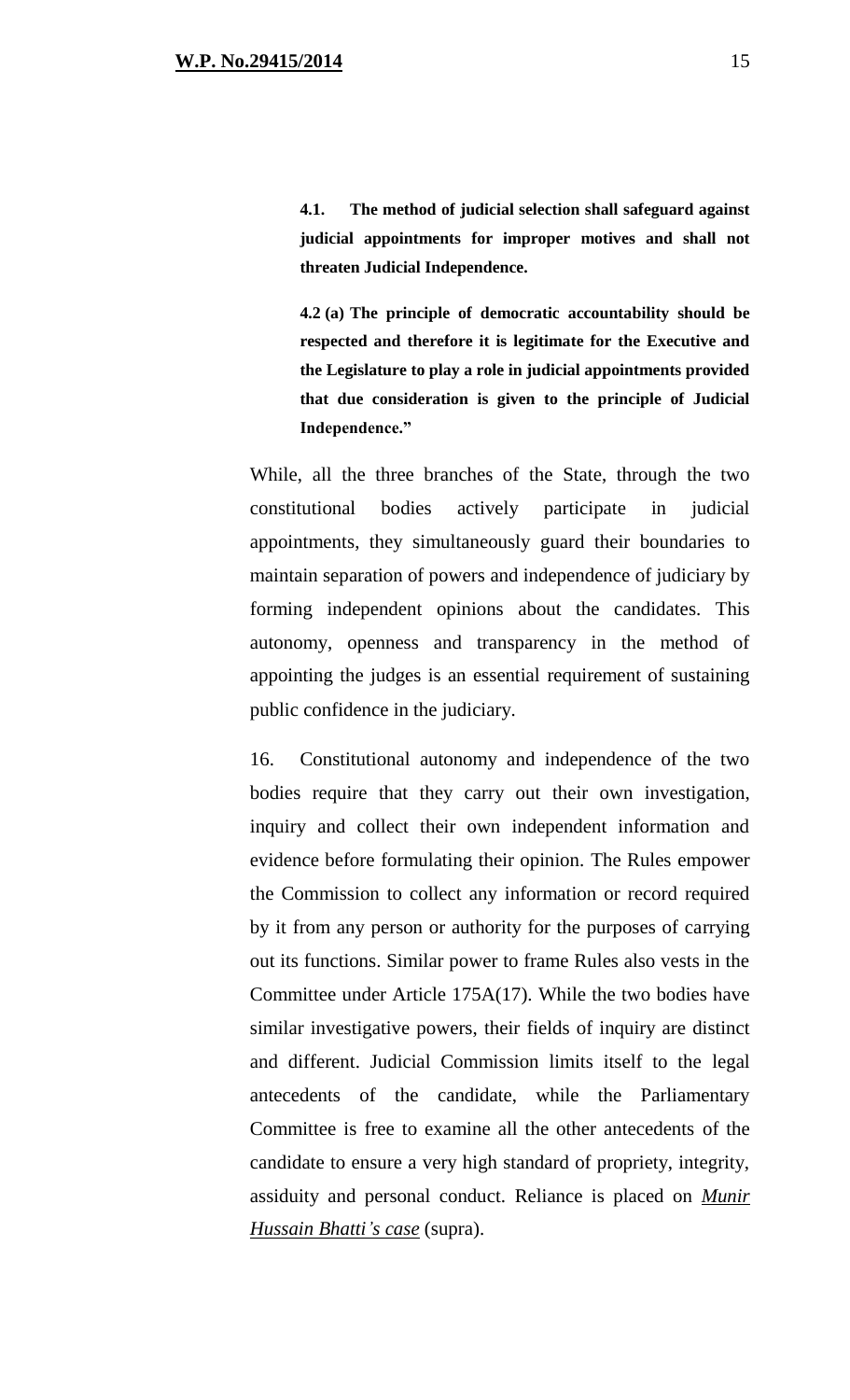17. Another aspect is that once the candidate receives a nod of approval by the Judicial Commission and his candidature is placed before the Parliamentary Committee, denial of approval by the Committee requires compelling reasons based on irrefutable evidence against the *nominated person*, which should irresistibly justify that the *nominated person* is not fit to be appointed as an Additional Judge.

18. *Munir Hussain Bhatti's case* (supra) has settled that the decision of the Parliamentary Committee is subject to judicial review. In the present case, Parliamentary Committee instead of carrying out its constitutional obligation and relying on independent evidence to judge the personal antecedents of the *nominated person*, has instead, reexamined and reviewed the findings of the Judicial Commission by examining the same material and evidence already examined and analyzed by the Judicial Commission and by commenting on the legal antecedents of the candidate rather than the personal antecedents which falls within the jurisdictional purview of the Parliamentary Committee. The Committee has, therefore, transgressed its constitutional limits and entered into the territory reserved for the Judicial Commission, thereby offending the principles of separation of powers and independence of judiciary. The Committee does not enjoy the power to review, reverse or substitute the decision of the Commission. The impugned decision of the Parliamentary Committee is, therefore, unconstitutional.

19. Examination of the impugned decision of the Parliamentary Committee, even on merits, proves how pointless and inconsequential it is to allow the Committee to enter the sphere of interest of the Commission and examine the legal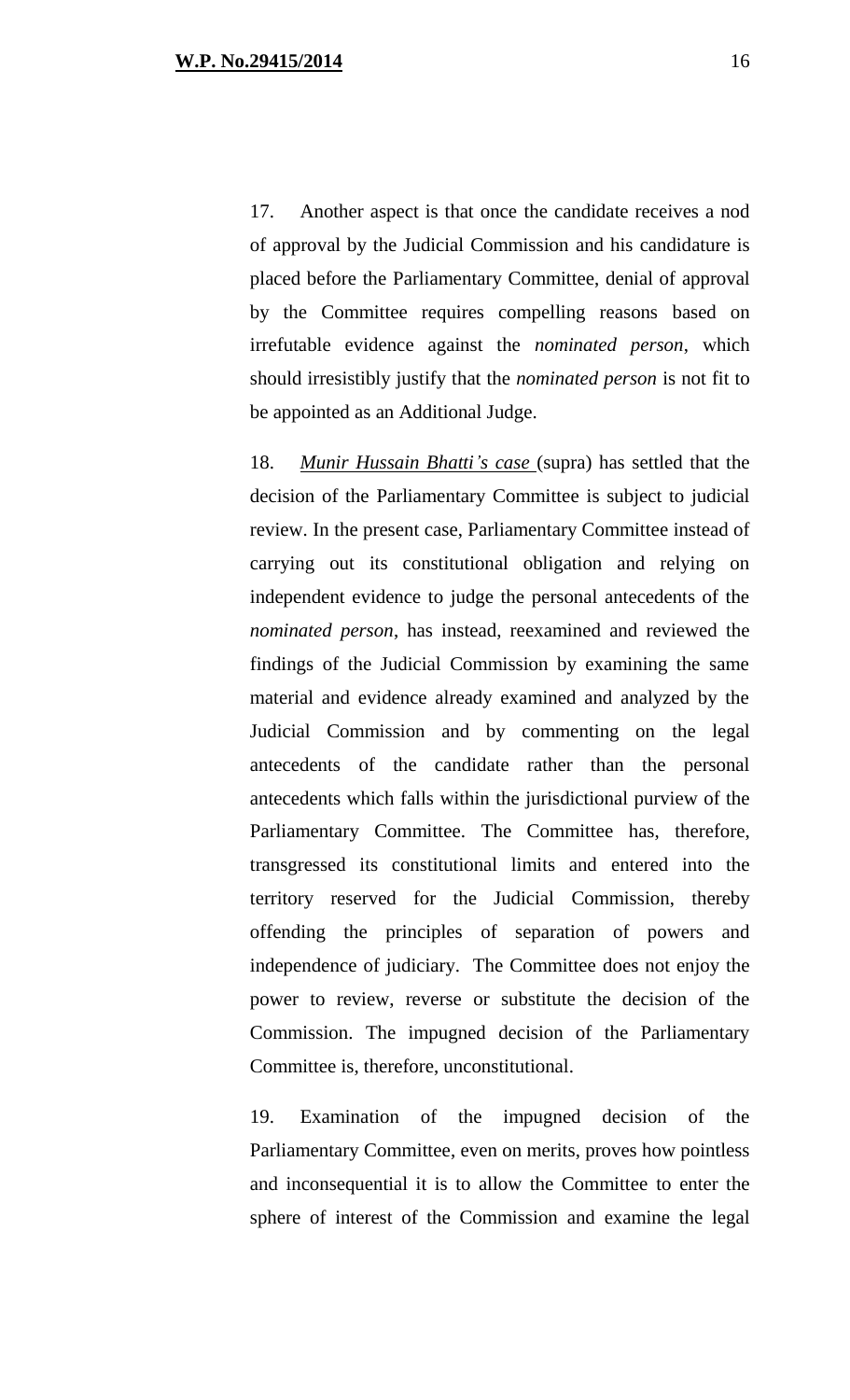antecedents of the *nominated person*. The impugned decision of the Committee examines the "competency, qualifications, standing and integrity" of the *nominated person*. The decision states that the intelligence reports and the record reveals that the reported judgments of the nominated person are not significant. That the nominated person in some reported cases has appeared as an *Associate Counsel* and has a symbolic appearance before the Supreme Court of Pakistan, as he was enrolled as an advocate Supreme Court of Pakistan in the year 2013.

20. The impugned decision of the Parliamentary Committee substantially rests on the intelligence reports and that too regarding professional competence of the *nominated person*. Intelligence reports received by the Committee appear to have been preferred over the findings and nomination of the Judicial Commission, which as discussed above, is the apex constitutional body to assess the legal and professional competence of a candidate. A comparative chart of all the applicants shows the fallacy of the impugned decision of the Committee.

| <b>Comparative Chart</b> |                                                                                                                      |                                        |                                                       |                                                                                                     |
|--------------------------|----------------------------------------------------------------------------------------------------------------------|----------------------------------------|-------------------------------------------------------|-----------------------------------------------------------------------------------------------------|
| Sr.<br>No.               | <b>Nominees for</b><br>appointment as<br><b>Additional</b><br><b>Judges, Lahore</b><br><b>High Court,</b><br>Lahore. | Number of<br><b>Reported</b><br>Cases. | Number of<br>Pending and<br><b>Disposed</b><br>Cases. | Date of<br><b>Enrollment</b><br>as Advocate<br><b>Supreme</b><br><b>Court of</b><br><b>Pakistan</b> |
| 1.                       | Mr. Mehmood<br><b>Ahmad Bhatti</b>                                                                                   | 13                                     | 168                                                   | Applied on<br>26.10.2012                                                                            |
| 2.                       | Mr. Arshad<br>Mehmood<br>Tabassum                                                                                    | Elevated<br>from service               | Elevated<br>from service                              | From<br>amongst<br>D&SJJ                                                                            |
| 3.                       | Mr. Muhammad<br>Tariq Abbasi                                                                                         | Elevated<br>from Service               | Elevated<br>from service.                             | From<br>amongst<br>D&SJJ                                                                            |
| 4.                       | Mr. Muhammad<br>Masood Jahangir                                                                                      | 7                                      | 246                                                   | 9.10.2009                                                                                           |
| 5.                       | Mr. Sadaqat Ali<br>Khan                                                                                              | 14                                     | 637                                                   | 1.9.2008                                                                                            |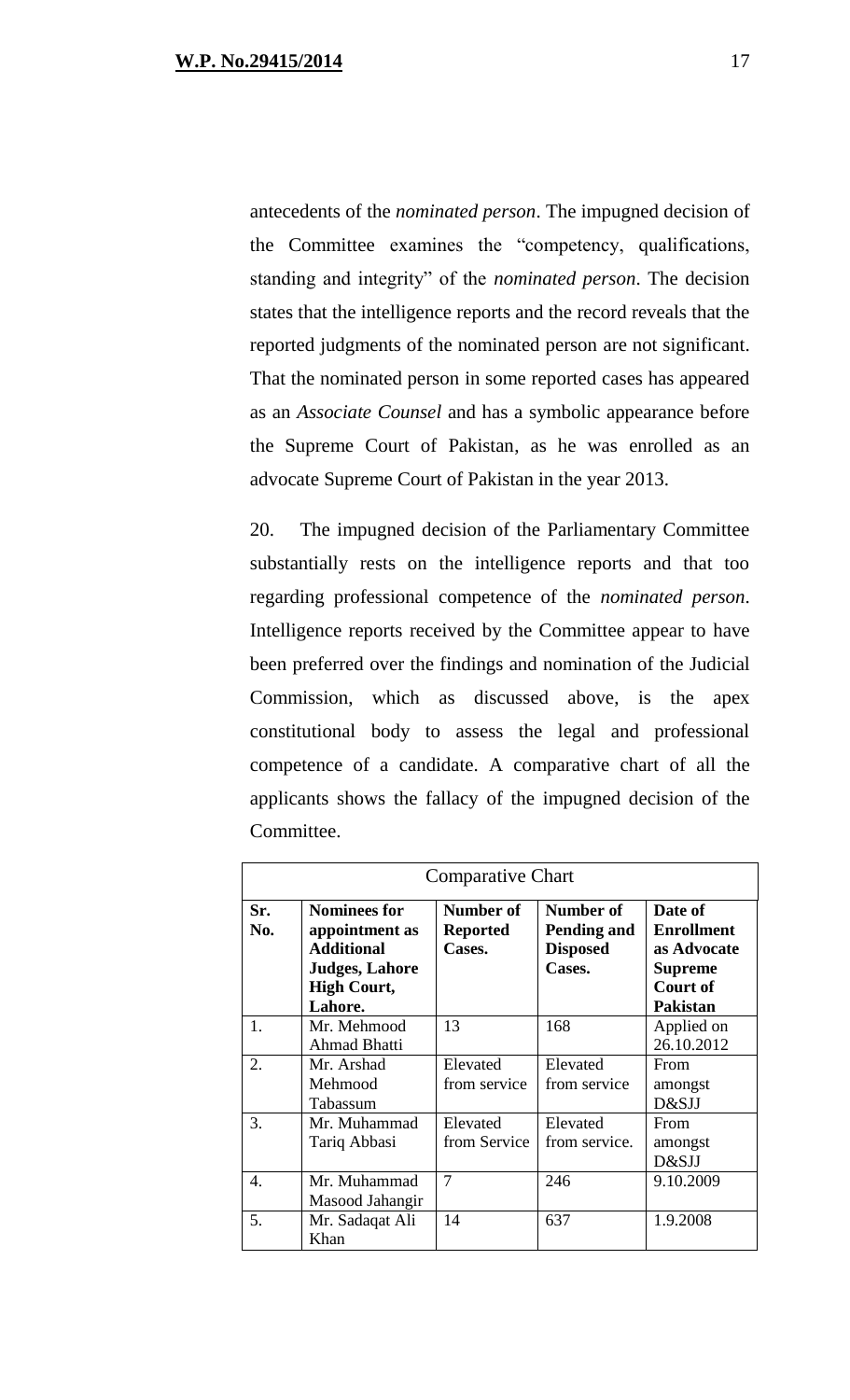| 6. | Mr. M. Sohail  | Elevated    | 11.10.2008 |
|----|----------------|-------------|------------|
|    | Iqbal Bhatti   | while       |            |
|    |                | functioning |            |
|    |                | as Addl.    |            |
|    |                | Advocate    |            |
|    |                | General.    |            |
|    | Hafiz Shahid   | 453         | 5.1.2013   |
|    | Nadeem Kahloon |             |            |

The numbers of reported cases of the *nominated person* are almost the same as the other candidates. The date of enrollment of the Supreme Court of Pakistan is not relevant because one of the other candidates does not have a Supreme Court license (it is also not a constitutional requirement). Besides, pending cases of the *nominated person* are more than some of the other candidates. The nominated person has 10 reported cases and 453 pending and disposed of cases in the High Court. Perusal of the record further reveals that other candidates had almost similar number of reported judgments. Perusal of the reported judgments also reflect that in almost all the judgments the *nominated person* appeared as counsel for his clients. However, in three cases the presence of another colleague has also been marked. Besides, none of the judgments show that he appeared as an "*Associate Counsel*," a term coined by the Parliamentary Committee, perhaps to highlight, a baseless assumption, that the *nominated person* did not singularly conduct these cases. The reasons of the Committee are frail and cosmetic and cannot be sustained. Besides, these aspects found little weight before the Judicial Commission, which unanimously approved the candidature of the *nominated person*.

21. For the above reasons, the decision of the Parliamentary Committee is not sustainable under the Constitution and the law and is, therefore, set aside to the extent of the *nominated person* with the direction to the Federal Government to issue Notification for the appointment of Hafiz Shahid Nadeem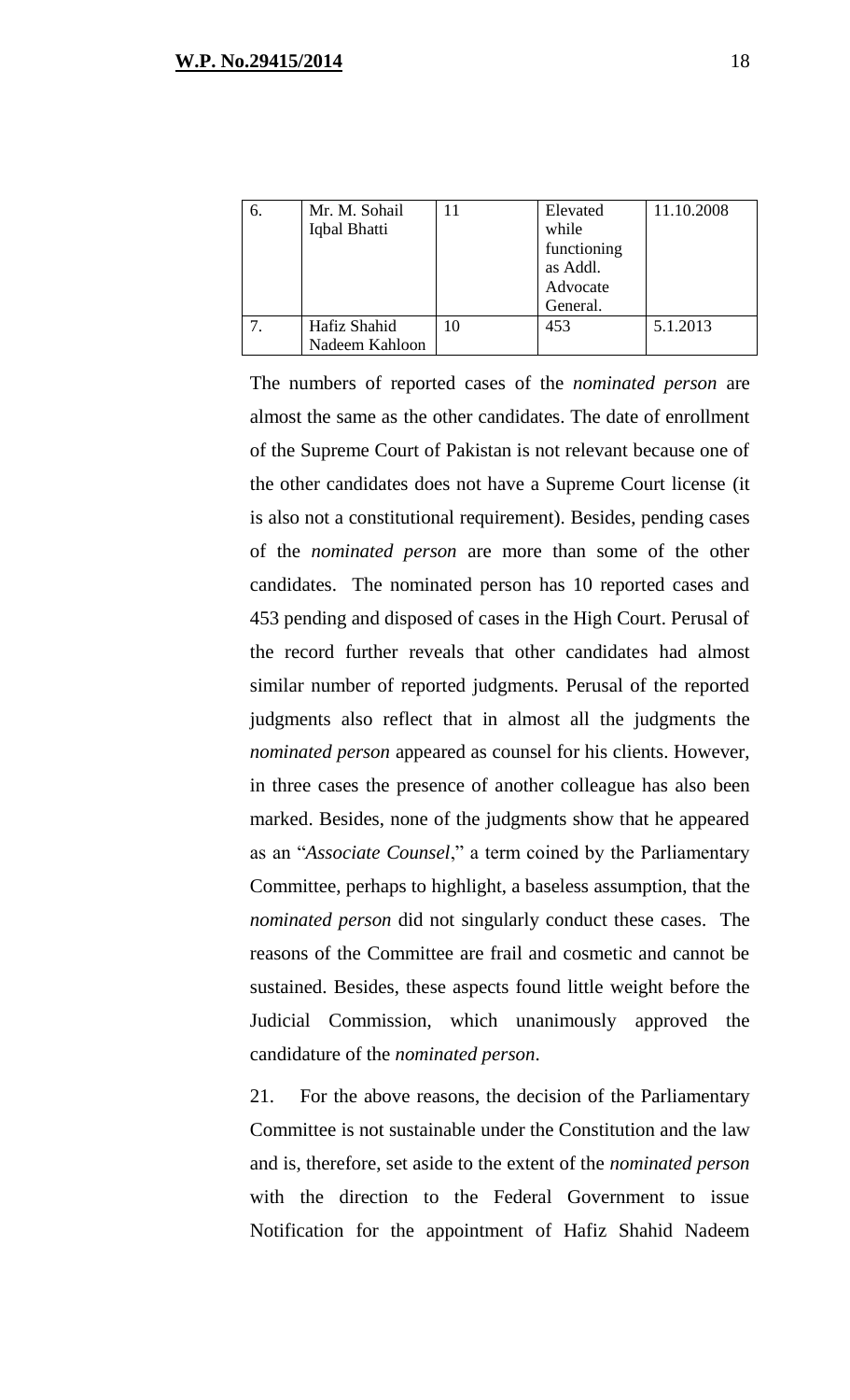Kahloon, as Additional Judge on the basis of the nomination of the Judicial Commission which stands in the field.

22. Constitutional metamorphosis under Article 175A has taken judicial appointments out of the yoke of individual discretion into a more open and transparent collegial debate and discussion. Both the constitutional selection bodies rest on this fundamental premise. It is a constitutional imperative that the collegial constitutional ethos runs through the entire process of judicial appointment. Any part of the appointive process that is devoid of this collegial thought is constitutionally deficient. Earlier, the names of the proposed candidates put up before the President for consideration were proposed by the Chief Justice of the respective High Courts. After the  $18<sup>th</sup>$  constitutional amendment, the Hon'ble Chief Justice is under a constitutional obligation to draw upon the collective wisdom of the senior Judges of the Court before finalizing the list of proposed names. The Hon'ble Chief Justice and the Hon'ble Senior Judges of the Court act as trustees of the public in discharging this onerous responsibility of proposing the best of the best to be elevated to the bench. It is, therefore, now a constitutional expectation that the names put up before the Judicial Commission by the respective Hon'ble Chief Justice would carry the blessing of the collegium of senior Judges of the Court (ordinarily the Administrative Committee of the Court). It needs no reminder, that in the context of judicial appointments,  $18<sup>th</sup>$  Constitutional amendment has buried the concept of one-man show, forever. Stewardship of the Hon'ble Chief Justice and the Senior Judges of the Court, require that a more structured succession planning for selection of future judges be put in place. This requires that High Court with institutional alertness, regularity and